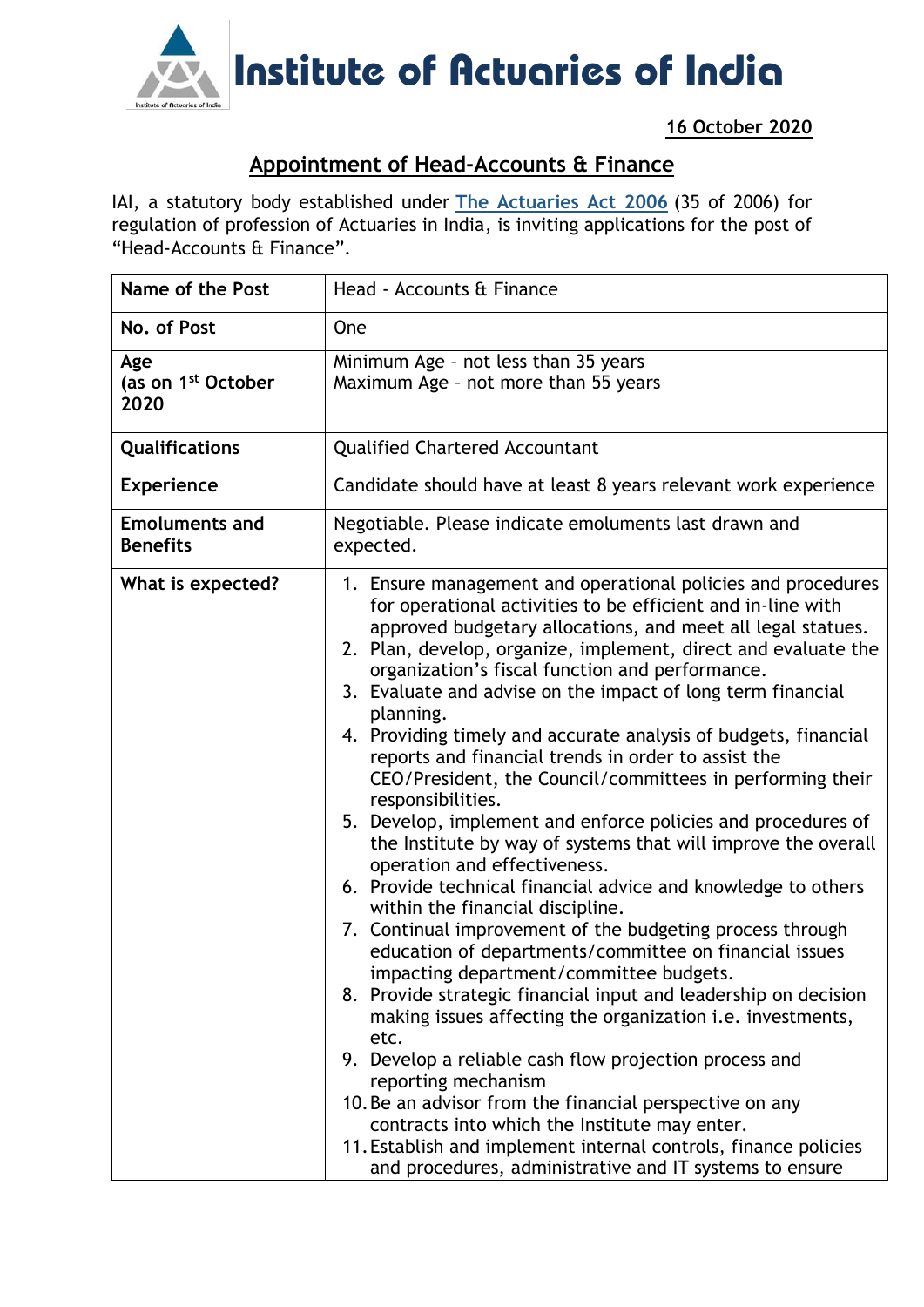

Institute of Actuaries of India

|                                                     | that the organization's day-to-day operational activities are<br>efficient and effective, and are in-line with approved<br>strategic initiatives and budgetary allocations<br>12. Works with the CEO/ED to proactively eliminate financial<br>and legal risk to IAI.<br>13. Review, draft, implement and monitor internal controls and<br>financial policies and procedures<br>14. Ensure that all statutory requirements of the organization<br>are met<br>15. Work closely with Auditors and Audit Committee and comply<br>with the requirements.<br>16. Finalisation of Accounts<br>17. Filing / Defending tax related legal matter through<br>Consultant / Advisor<br>18. Any other matters may be assigned by Competent Authority.                                                                                                                                                                                                                                                                                                                                                                                                                                                                                                                                            |
|-----------------------------------------------------|------------------------------------------------------------------------------------------------------------------------------------------------------------------------------------------------------------------------------------------------------------------------------------------------------------------------------------------------------------------------------------------------------------------------------------------------------------------------------------------------------------------------------------------------------------------------------------------------------------------------------------------------------------------------------------------------------------------------------------------------------------------------------------------------------------------------------------------------------------------------------------------------------------------------------------------------------------------------------------------------------------------------------------------------------------------------------------------------------------------------------------------------------------------------------------------------------------------------------------------------------------------------------------|
| <b>Preferred Knowledge</b><br>and Skill Requirement | 1. Ability to lead from front and result orientation<br>2. Strong financial management acumen; knowledge of<br>accounting procedures and protocols, budget administration<br>and financial forecasting, data analysis and reporting<br>3. Knowledge of Indian Laws<br>4. Strong experience in the automation and processing of<br>payments/receipts<br>5. Strong human resource management expertise; ability to<br>supervise and mentor staff and engage staff members and<br>inspire credibility, confidence and build consensus<br>6. Strong interpersonal skills and the proven ability to provide<br>leadership to a team and to work in a team environment<br>7. Ability to plan, organize and lead the implementation of<br>plans and processes<br>8. Strong knowledge of HR/Finance / IT/legal functions<br>9. Excellent written and oral communication, presentation and<br>negotiation skills<br>10. Strong interpersonal skills and the proven ability to provide<br>leadership to a team and to work in a team environment<br>11. Demonstrated capacity to think strategically with expertise<br>in complex problem solving, decision making and critical<br>thinking skills, displays good judgment<br>12. Effective at proactively assessing and resolving conflicts |
| <b>Term</b>                                         | Appointment is on a full-time basis                                                                                                                                                                                                                                                                                                                                                                                                                                                                                                                                                                                                                                                                                                                                                                                                                                                                                                                                                                                                                                                                                                                                                                                                                                                |
| <b>Selection Procedure</b>                          | The candidate will be shortlisted based on knowledge, skill and<br>other criteria. The selection procedure of shortlisted candidate<br>shall be;<br>Written test<br>Personal interview                                                                                                                                                                                                                                                                                                                                                                                                                                                                                                                                                                                                                                                                                                                                                                                                                                                                                                                                                                                                                                                                                             |